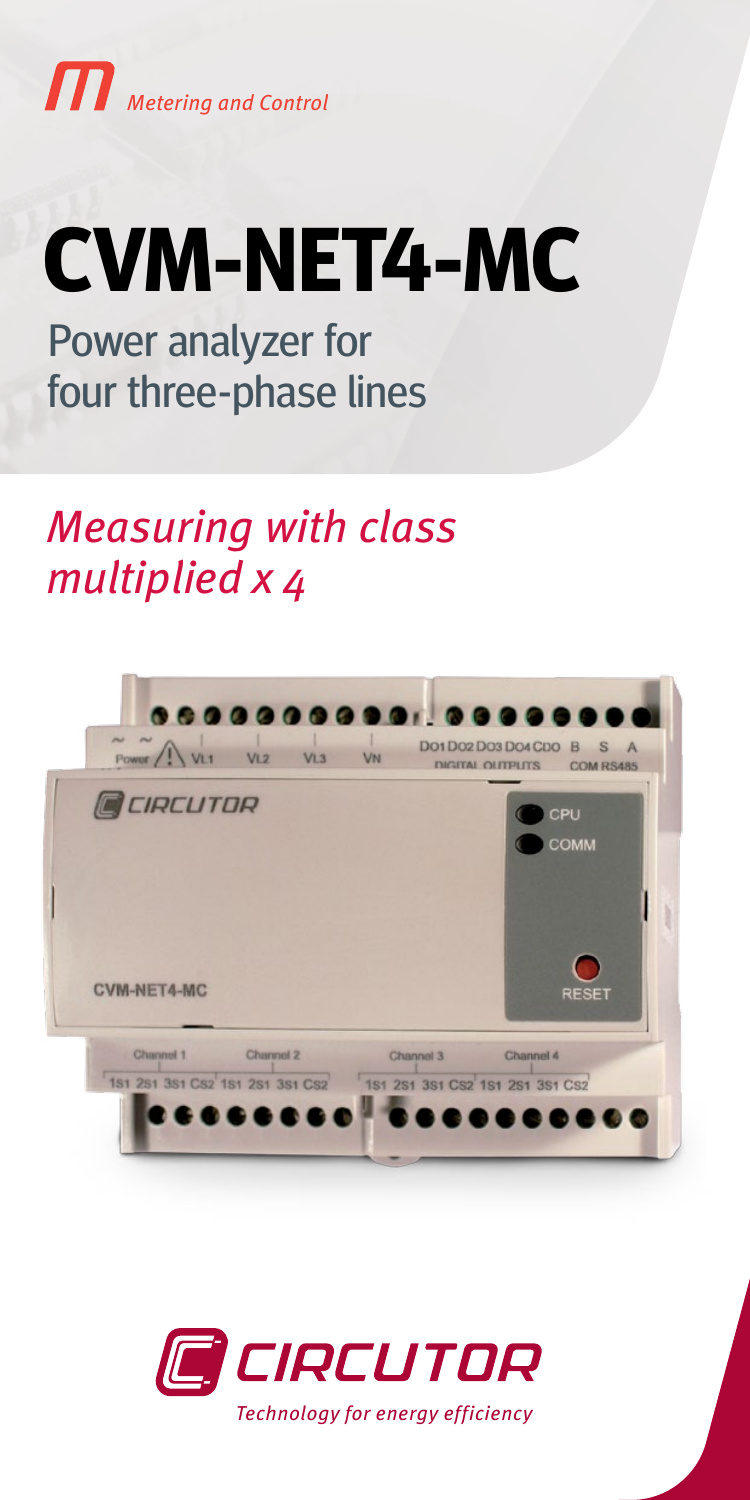# Power analyzer used for the measurement of **four three-phase lines**

- $\sqrt{\ }$  Measures and calculates up to 750 instantaneous electrical variables, maximum and minimum values  $\sqrt{4}$ -Quadrant measurement for consumption and generation applications  $\sqrt{\frac{1}{100}}$  Universal power supply 85...265 V<sub>ac</sub>/ 95...305 V<sub>dc</sub>, harmonic decomposition up to 15<sup>°</sup> of voltage and current  $\sqrt{\phantom{a}}$  Measurements taken with the efficient transformers of **CIRCUTOR'S MC** range  $\checkmark$  4 fully programmable digital outputs RS-485 Mdbus/RTU Communications
- $\sqrt{\ }$ Sealable

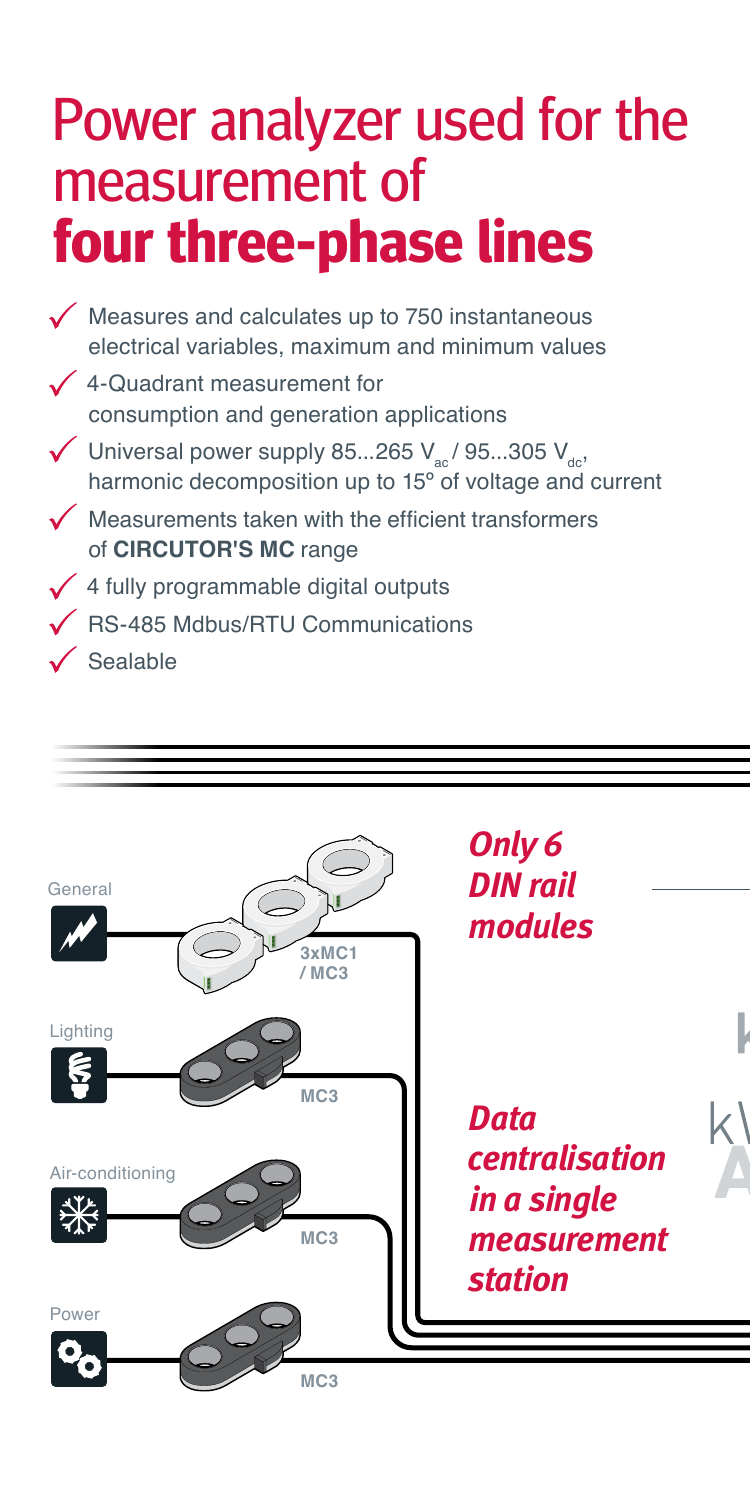## **Technical features**

| Accuracy                 | Voltage and Current Class 0'5<br><b>Energy Class 1</b>                                             |
|--------------------------|----------------------------------------------------------------------------------------------------|
| <b>Working voltage</b>   | 300 V <sub>3</sub> Phase-neutral / 520 V <sub>3</sub> phase-phase                                  |
| <b>Working frequency</b> | $4565$ Hz                                                                                          |
| <b>Nominal current</b>   | $ / 250$ mA                                                                                        |
| Communication            | RS-485 - Modbus/RTU                                                                                |
| Digital outputs          | 4 NPN optoisolated transistor outputs<br>Maximum operating voltage: 24 V<br>Maximum Current: 50 mA |
| Safety                   | Category III 300 V <sub>ac</sub><br>$FN-61010 - CF$                                                |